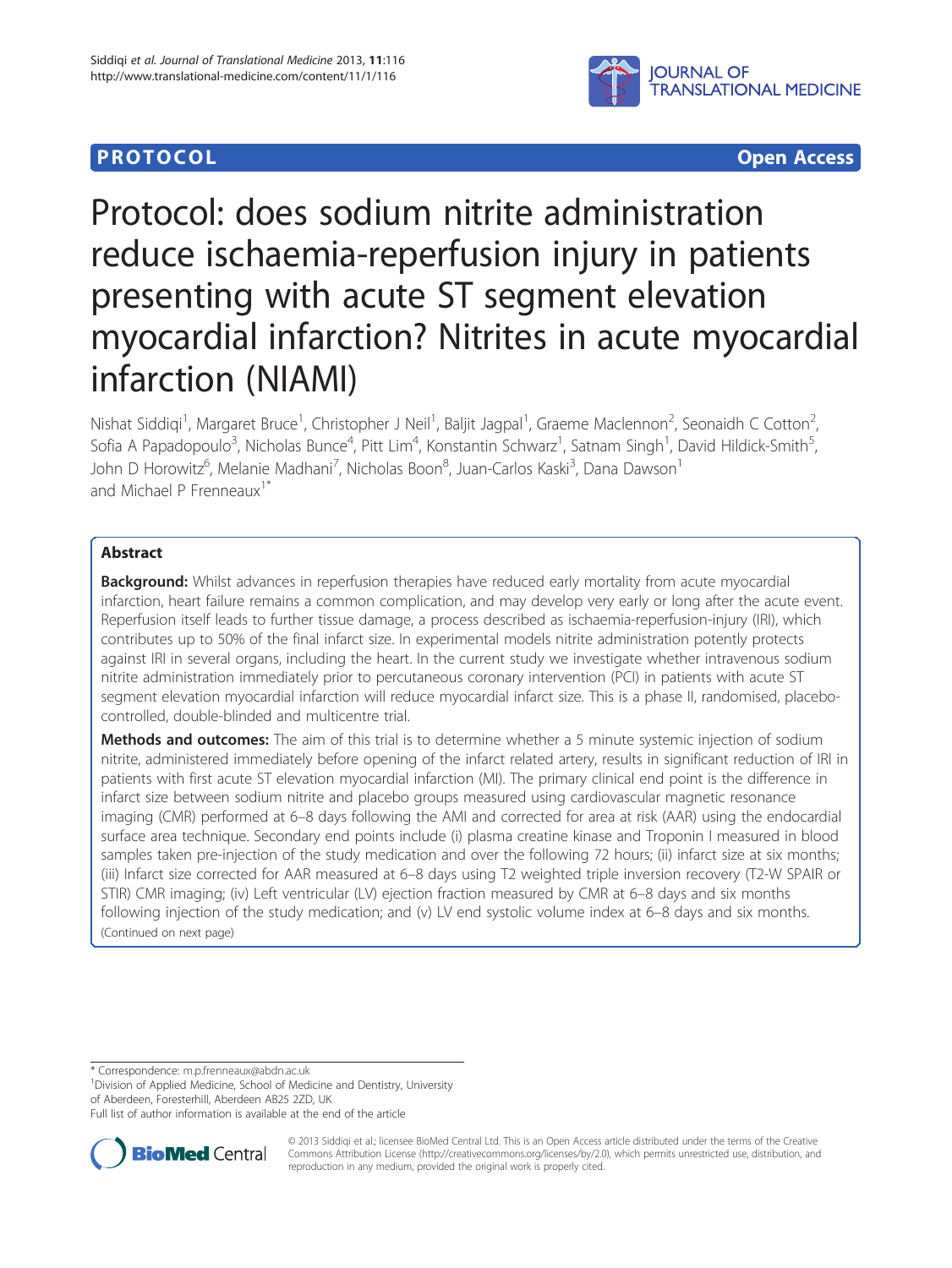#### (Continued from previous page)

Funding, ethics and regulatory approvals: This study is funded by a grant from the UK Medical Research Council. This protocol is approved by the Scotland A Research Ethics Committee and has also received clinical trial authorisation from the Medicines and Healthcare products Regulatory Agency (MHRA) (EudraCT number: 2010-023571-26).

Trial registration: ClinicalTrials.gov: [NCT01388504](http://clinicaltrials.gov/ct2/show/NCT01388504) and Current Controlled Trials: [ISRCTN57596739](http://www.controlled-trials.com/ISRCTN57596739/ISRCTN57596739)

Keywords: Ischaemia-reperfusion-injury, Myocardial infarction, Sodium nitrite, Primary percutaneous coronary intervention, Cardioprotection

#### Background

There are approximately 125,000 acute myocardial infarctions (AMI) in the UK per year (BHF statistics 2008 ([www.heartstats.org\)](http://www.heartstats.org/)). Whilst advances in reperfusion therapies such as primary percutaneous coronary angiography (PPCI) have reduced early mortality from AMI [[1\]](#page-7-0) morbidity, most commonly resulting from heart failure, which may occur early or long after the MI, remains high [\[2](#page-7-0)]. Paradoxically, the act of reperfusion leads to further tissue damage, a process described as ischaemia-reperfusion-injury (IRI) which can account for up to 50% of the final infarct size [\[3](#page-7-0)]. Given that infarct size is determined not only by ischaemia but also by IRI, targeting the latter offers the potential to limit myocardial injury and reduce mortality and morbidity.

#### Ischaemia reperfusion injury and conditioning

Following reperfusion of an occluded artery, a cascade of events leads ultimately to the opening of the mitochondrial transition pore (MTP) in the inner mitochondrial membrane. Factors promoting opening of the MTP include an increase in intracellular calcium that occurs during ischaemia and increased generation of reactive oxygen species (ROS) and toxic aldehydes [[4\]](#page-7-0). The opening of the MTP leads to irreversible cell death. This results from both acute energetic impairment (due to loss of the electrochemical gradient across the mitochondrial membrane that drives ATP synthesis) and release of the mitochondrial contents into the cytosol, including cytochrome C, which activates pro-apoptotic pathways [\[5](#page-7-0)]. Crucially, the opening of the MTP does not occur until approximately two to three minutes after reperfusion. This is because the low pH that is present during ischaemia inhibits its opening, and it is not until the pH starts to recover following reperfusion that the raised calcium and ROS induce opening of the MTP.

In 1986 Murry and colleagues [[6\]](#page-7-0) made the seminal observation that brief repeated episodes of myocardial ischaemia reduced the magnitude of myocardial injury caused by a subsequent prolonged episode of coronary occlusion, a phenomenon they termed ischaemic preconditioning and which has since been reproduced in well over 1000 papers

[[7-9\]](#page-7-0). Several endogenous conditioning pathways confer cardio-protection against IRI including the Reperfusion Injury Salvage Kinase Pathway (RISK). Ultimately these act by inhibiting the opening of the MTP [[7,10\]](#page-7-0). A corollary of the fact that MTP opening is delayed by some minutes after reperfusion is the potential to reduce IRI by interventions delivered either during ischaemia (perconditioning) or at the time of reperfusion (postconditioning). Thus, graded opening of an occluded coronary artery reduces IRI (direct postconditioning). Subsequent studies have shown that brief periods of ischaemia in other organs confer similar protection to the myocardium, a phenomenon called remote ischemic myocardial conditioning [[11](#page-7-0)]. 'Ischaemic conditioning' may be replicated by using several pharmacological stimuli, e.g. opiates, cyclosporine, erythropoietin, H/Na exchange inhibitors and nitric oxide donors. Both ischaemic and pharmacological cardiac pre-conditioning are mediated at least in large part via the RISK pathway [\[10\]](#page-7-0).

There is extensive literature on successful pre, per and post conditioning interventions in animal models of AMI, which have resulted in reduction in final infarct size by up to 50%. Unfortunately, in spite of these very promising results in animal models, translation into benefit in human studies has been inconsistent. There may be several reasons for the poor translation into humans: (i) patients have multiple comorbidities that may make the heart more resistant to conditioning (e.g. age, hypertension and diabetes) [[12,13\]](#page-7-0); (ii) prompt reperfusion with PPCI may minimise the potential benefit from conditioning strategies. Indeed, there is evidence from some of the human intervention studies that the benefit is largely confined to patients with larger infarcts, particularly those associated with occlusion of the left anterior descending artery [[14](#page-7-0)]; (iii) it is known that spontaneous opening and closing of the occluded coronary artery (intermittency) is common in acute myocardial infarction [\[15\]](#page-7-0), potentially replicating direct post conditioning and in this context any additional conditioning intervention may have limited therapeutic impact.

Nevertheless positive studies in humans have been reported. Remote (forearm) ischaemic perconditioning in acute ST elevation MI (STEMI) (administered in the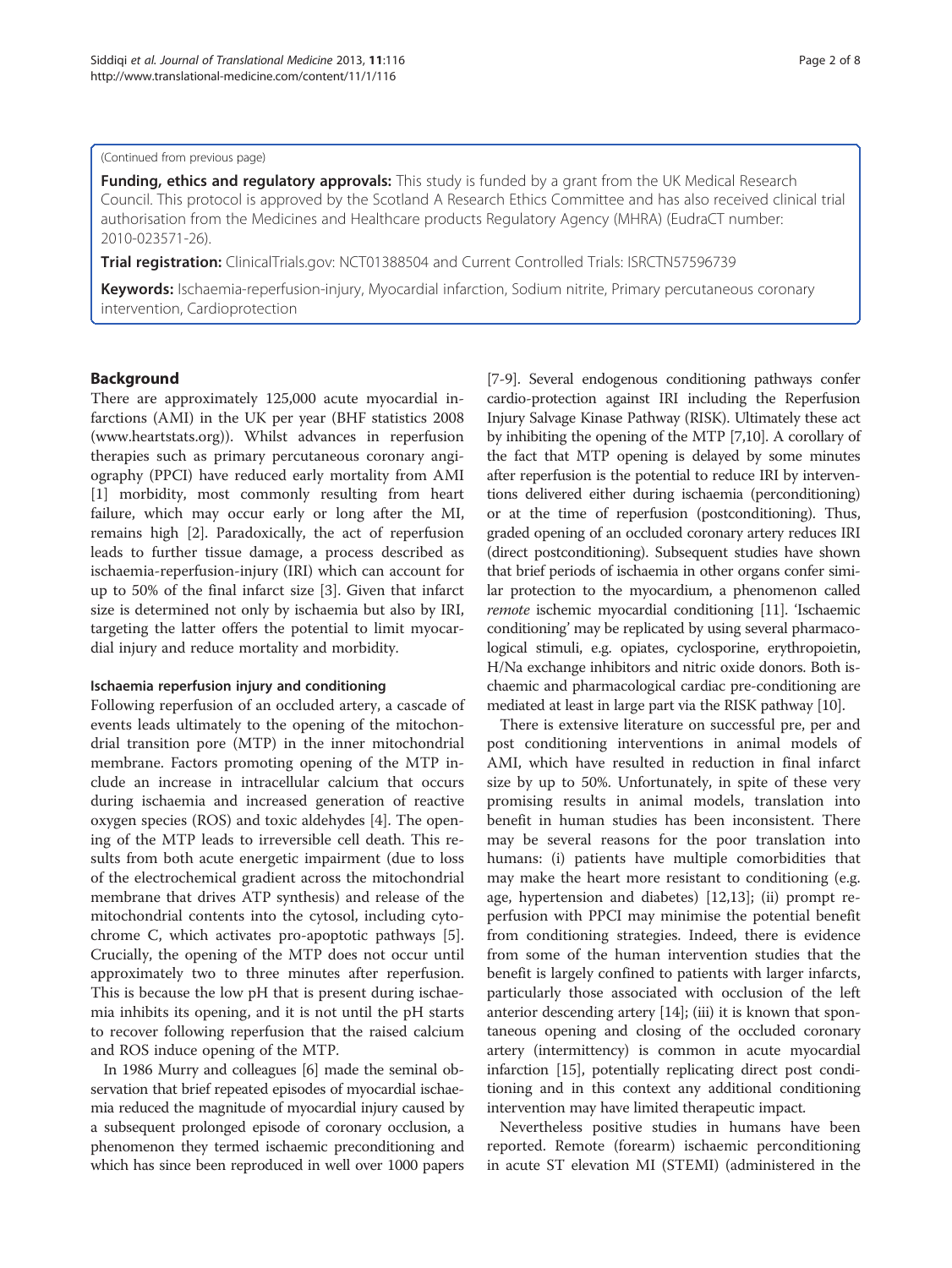ambulance en route to hospital for PPCI) resulted in a reduction in IRI – expressed as an increase in myocardial salvage compared to a placebo intervention. Although this did not translate into a significant reduction in infarct size for the whole group, a reduced infarct size was seen in the subgroup of patients with left anterior descending coronary artery occlusions [\[14](#page-7-0)]. Pharmacological postconditioning using cyclosporine administered prior to PPCI in acute STEMI was reported to decrease the area under the curve for the biomarkers creatine kinase (CK) and Troponin (the primary end point) and a reduction in infarct size (assessed by gadolinium late enhancement on cardiovascular magnetic resonance imaging (CMR) performed at five days) was reported in a subgroup of 27 patients [\[16](#page-7-0)].

# Nitrite, NO and cardioprotection

Plasma nitrite is derived from oxidation (principally by Caeruloplasmin) of endothelially derived nitric oxide (NO), and by the reduction of dietary inorganic nitrate by bacteria in the salivary glands and gastro-intestinal tract [[17\]](#page-7-0). Under normoxic conditions, nitrite has a relatively modest vasorelaxant effect compared to organic nitrates. However in vascular rings highly acidic solutions of nitrite causes marked vasorelaxation [[18\]](#page-7-0), largely due to reduction to NO by acid disproportionation. Under less extreme conditions modest hypoxia and/or acidosis results in reduction of nitrite to NO by various mechanisms including by mitochondrial aldehyde dehydrogenase type 2 (ALDH2) [\[19\]](#page-7-0), cytochrome C [\[20](#page-7-0)], deoxygenated forms of heme proteins including haemoglobin and myoglobin [\[21](#page-7-0)] endothelial nitric oxide synthase, and xanthine oxidoreductase [[22\]](#page-7-0). Consequently nitrite induced vasodilation is potentiated by hypoxia in vivo [\[23](#page-7-0)].

In addition to these vascular effects a number of studies in animal models have now shown that sodium nitrite administered acts as both a pre and a per-conditioning agent [[24](#page-7-0)]. This effect appears to be at least in part due to reduction of nitrite to NO by deoxymyoglobin in the heart, and can be abolished by NO scavengers [\[25,26\]](#page-7-0). Low dose nitrite given at the time of commencing resuscitation in a mouse model of cardiac arrest improved both cardiac and neurological function and increased survival [[27](#page-7-0)].

In a study of acute MI in a canine model, an infusion of sodium nitrite administered during coronary occlusion (i.e. a perconditioning regime) conferred significant cardioprotection. Pertinently, there was no significant difference in cardioprotection between a group that received an infusion of sodium nitrite during the final five minutes of the two hour coronary occlusion and that seen in a group having an infusion throughout the final 60 minutes of the occlusion [[28\]](#page-7-0).

#### Trial design and methods

NIAMI is a UK Medical Research Council funded, multicentre, double blind, placebo-controlled, randomised trial evaluating sodium nitrite versus placebo. The trial will be conducted in cardiac units in three UK hospitals - Aberdeen Royal Infirmary, St George's Hospital London and Brighton and Sussex University Hospitals NHS Trust and at the Queen Elizabeth Hospital, Adelaide, Australia.

See Figure [1](#page-3-0) for an overview of the trial design.

### Trial hypothesis

The hypothesis being tested is: A five minute systemic injection of sodium nitrite, administered immediately before opening of the infarct related artery by PPCI, results in a significant reduction of IRI in patients with first acute STEMI.

#### Active treatment

Sterile solution containing 70 micromol sodium nitrite dissolved in 5 ml water injected intravenously over a period of five minutes.

## Placebo

Sterile solution containing 0.9%w/v sodium chloride in 5 ml water injected intravenously over a period of five minutes.

#### Selection of participants

As standard practice, clinicians will assess patients presenting with chest pain. Those patients who are potentially eligible will be logged using the inclusion form. Those who are found to be not eligible will have the reason for non-eligibility recorded on the same form.

#### Inclusion criteria

Men aged ≥18 years, women aged ≥55 years, and women <55 years who are sterilised, or have had a hysterectomy or have effective contraception and therefore with no possibility of being pregnant; Presenting within 12 hours of the onset of chest pain and with ECG findings of ST segment elevation of more than 1mm in two contiguous limb leads or 2mm elevation in two contiguous chest leads or new left bundle branch block (LBBB) and for whom the clinical decision has been made to treat with primary PCI; Patients with posterior infarcts with anterior ST segment depression who meet the other inclusion criteria can also be included; Occlusion of the culprit related artery (TIMI grade 0 or TIMI grade 1);

Of North European descent.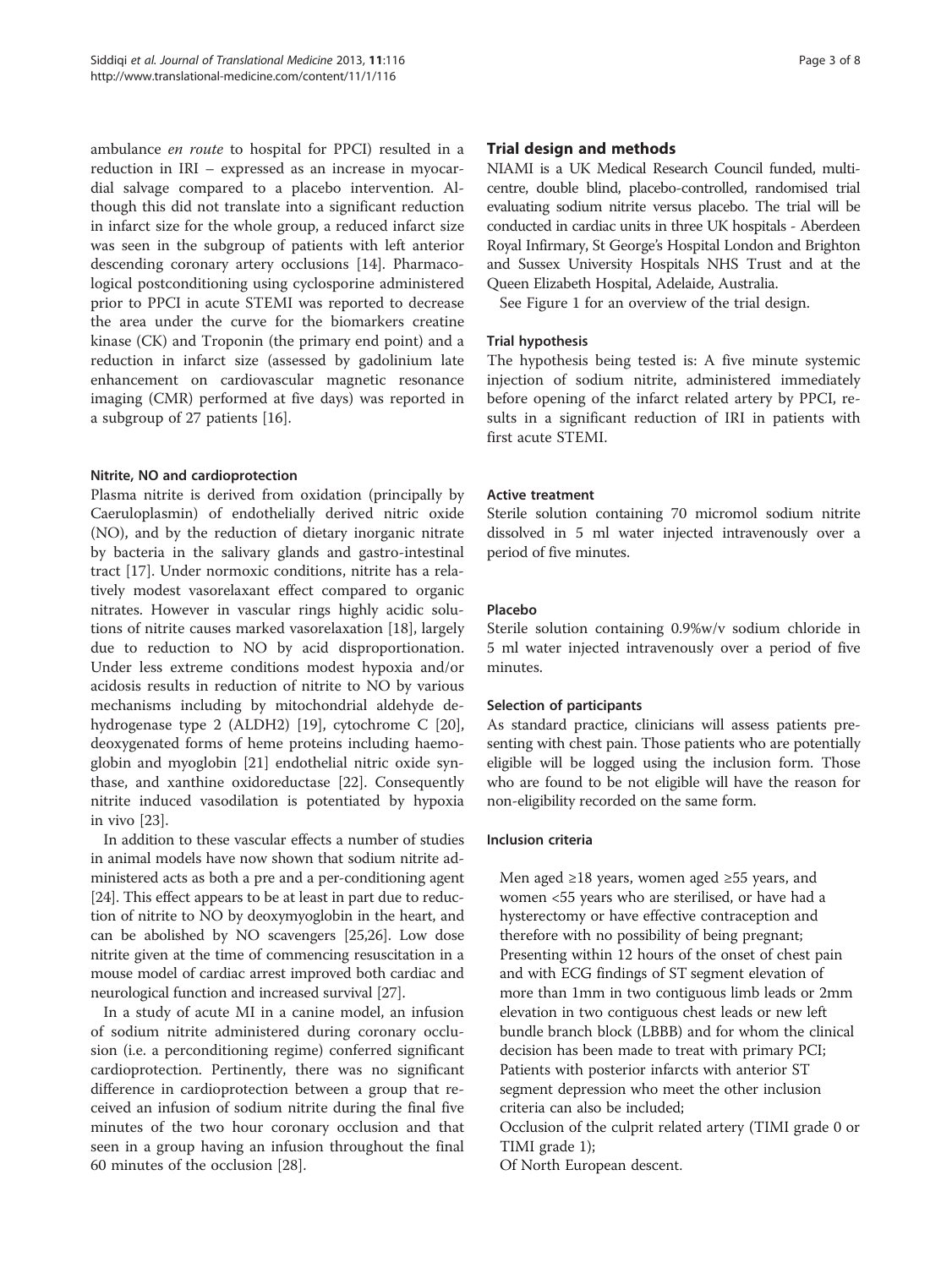<span id="page-3-0"></span>

#### Exclusion criteria

Historical or ECG evidence of previous myocardial infarction;

Patients with prior coronary artery bypass grafting (CABG);

Prior revascularisation procedure where this procedure (PCI) was performed in the same territory as the current infarct;

Known or suspected pregnancy;

Contra-indications to CMR;

Patients with cardiac arrest or cardiogenic shock;

Patients with left main coronary occlusion;

Patients with known moderate to severe renal failure

(estimated GFR < 30mls/min), or liver failure;

Patients undergoing rescue PCI for failed thrombolysis; Patients with Left Main stenosis of such severity that after PCI of their culprit lesion (LAD or LCx or RCA)

they are likely to require CABG within the time course of the study period (6 months).

# Informed consent

Where possible, formal consent will be obtained prior to including the patient in the trial. The brief information sheet will be provided to patients, and they will be asked to sign an initial consent form if they agree to take part (initial informed consent). However, because this initial consent may not be "fully" informed (either because patients have had opiates to relieve pain or are in a state of considerable anxiety), fully informed consent will be sought from these patients when full capacity has returned. At that stage, patients will receive full written information and an explanation of the study. If they are happy to remain part of the study, they will be asked to sign the consent form. However, in the emergency situation when there is no time to follow the initial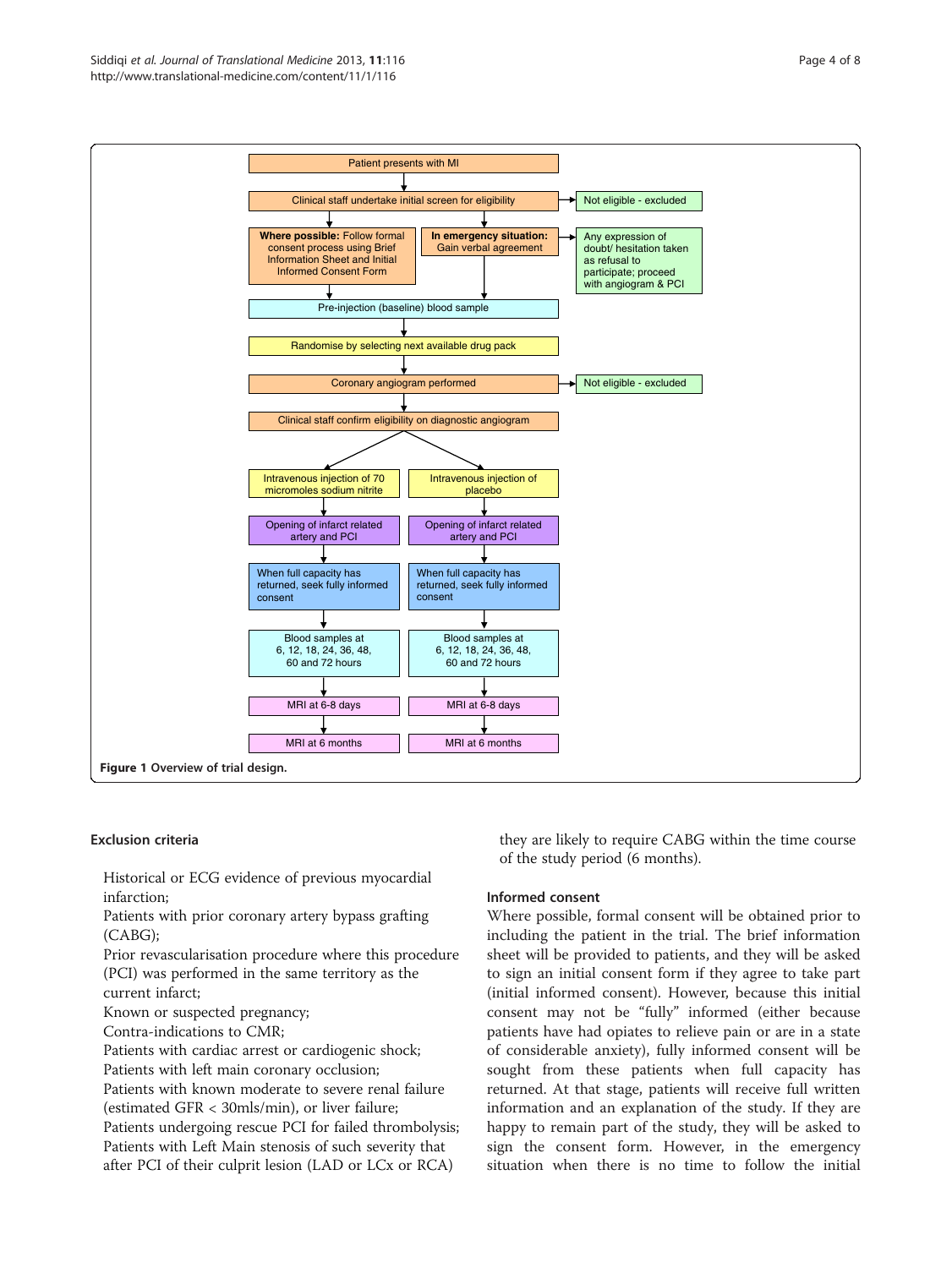informed consent process, and the urgency of providing treatment within the necessary time-window precludes any reasonable attempt to obtain informed consent from a relative or 'legal representative', verbal agreement will be sought from the patient by the treating cardiologist by providing a short spoken explanation. In deciding our policy for seeking only verbal agreement, we have taken full account of the provisions in The Medicines for Human Use (Clinical Trials) Amendment (No 2) Regulations 2006, section 31 of Mental Capacity Act (2005) and part 5 of The Adults with Incapacity (Scotland) Act 2000.

In the Australian site, participants are asked to sign an informed consent form prior to inclusion in the study.

### Randomisation

Eligible participants will be randomised to the intervention group or the placebo group on a 1:1 basis. The drug packs (sodium nitrite and placebo) will be manufactured by Tayside Pharmaceuticals. They will be randomised in permuted blocks prior to dispatch to sites. Each drug pack will be allocated a sequential number. At each site, the next available drug pack will be selected and used for eligible patients who give verbal agreement. The number of the drug pack will be recorded on the inclusion form and in the medical records.

#### Code break/emergency unblinding

There will be no facility for emergency unblinding. There are two clinical reasons for this decision. Firstly, there is no antidote to the study medication. Secondly, knowledge of the treatment received (sodium nitrite or placebo) would not impact on any management decisions being taken if an adverse event occurs.

# Description and justification of route of administration, dosage, treatment periods

The dose of sodium nitrite is 70 micromoles sodium nitrite dissolved in 5ml water given intravenously over five minutes immediately prior to opening of the infarct related artery. This dose is based on a canine study in which nitrite was infused during myocardial ischaemia, but increased to reflect differences in body weight between this canine model and an average 70kg human [[28\]](#page-7-0). Nitrite has been used for decades as an antidote to cyanide poisoning by inducing methaemoglobinemia [[29\]](#page-7-0). Physiological levels of methaemoglobin within the blood vary from 0-2% [[30](#page-7-0)]. Levels of up to 20% are considered safe in a clinical context [\[31\]](#page-7-0). The dose employed in this study is not associated with methaemoglobinaemia [[32](#page-7-0)], although as a precaution patients whose ethnic origin could indicate a high risk of G6PD deficiency will be excluded. This dose has also been shown not to produce significant change in blood pressure in either healthy

controls or patients with heart failure (Frenneaux, unpublished data).

# Study end points

#### Primary end point

(i) The difference in infarct size between sodium nitrite and placebo groups measured using CMR performed 6–8 days following the acute myocardial infarction (assessed as extent of late gadolinium enhancement (LGE) and corrected for myocardial area at risk (AAR), which will be assessed by epicardial extension of the LGE area (Endocardial surface area - ESA).

### Secondary end points

- (i) Plasma CK and Troponin I area under curve measured in blood samples taken pre-injection of the study medication and at eight time-points over the 72 hours following injection of the study medication;
- (ii) CMR measured Infarct size at 6–8 days with AAR measured by T2 weighted triple inversion recovery (T2-W SPAIR or STIR) CMR as a covariate;
- (iii) AAR measured at 6–8 days using T2 weighted triple inversion recovery (T2-W SPAIR or STIR) CMR imaging;
- (iv) LV ejection fraction measured by CMR at one week and at six months after AMI;
- (v) LV end systolic volume index at approximately one week and at six months after AMI;
- (vi) Infarct size (CMR) at six months post AMI.

Clinical and safety outcomes will be assessed for the six months following MI (e.g. death, re infarction, further re vascularisation, heart failure, stroke).

#### Timing and recording of safety parameters

The number and nature of any serious adverse events in each arm will be recorded. Any serious adverse reactions are likely to occur in the hours following administration of the study drug and not in the following days/weeks. Information regarding safety parameters will be collected until hospital discharge and again at six months. A summary of all serious adverse reactions will be prepared every three months and distributed to the participating investigators, the Co-Sponsors, the manufacturer, the Trial Steering Committee and the Data Monitoring Committee (DMC).

A Developmental Safety Update Report will be prepared annually and submitted to the MHRA Ethics Research Committee in accordance with the guidance on annual safety reporting. The DMC will convene regularly (at least annually) and assess the safety of trial participants and the completeness of data collected. Due to the timing of the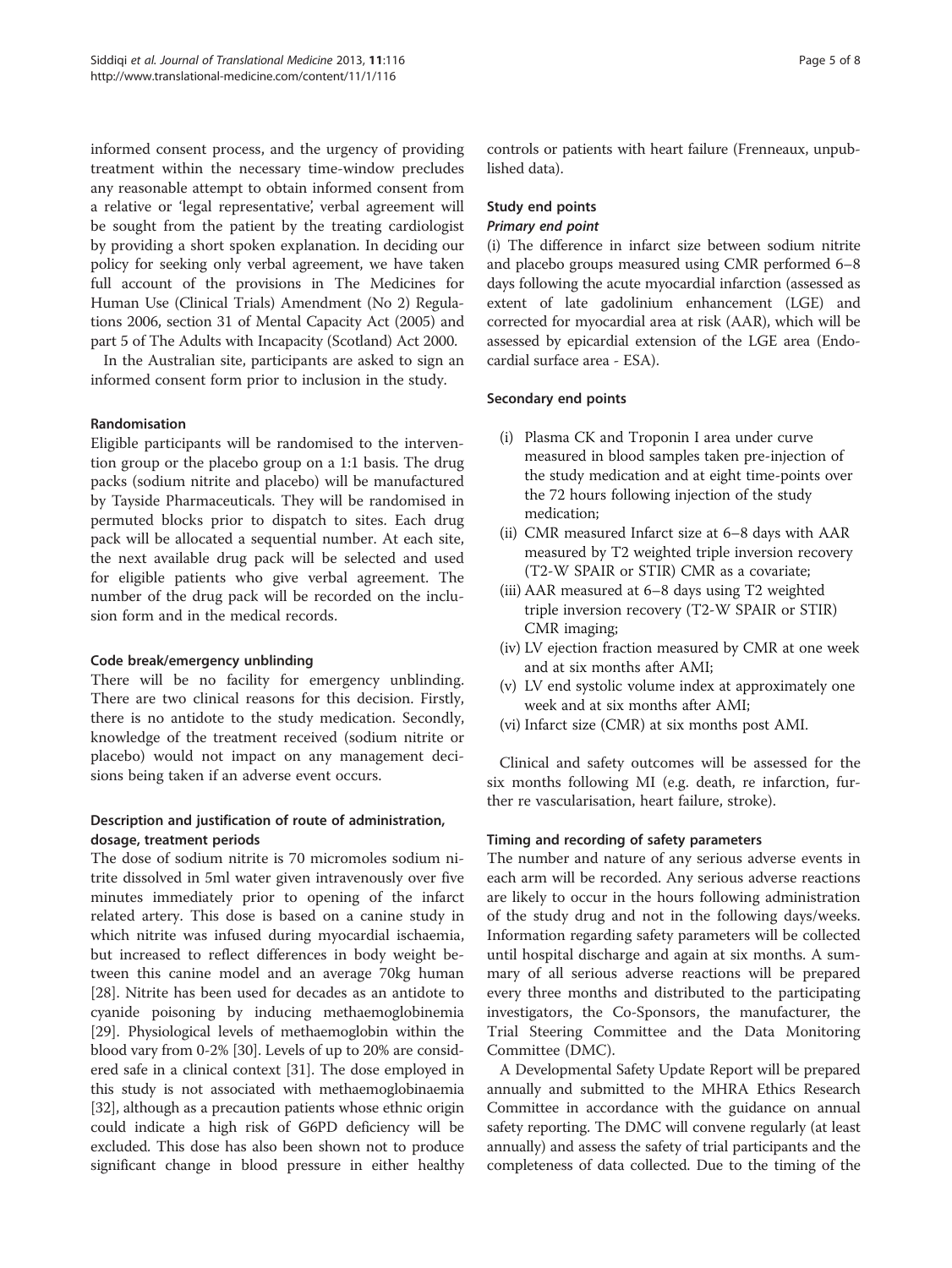primary outcome assessment (see below), it is not anticipated the NIAMI trial be terminated for efficacy or futility. However the DMC may advise that the trial is temporarily or permanently halted based on safety concerns according to the criteria defined in the DMC charter.

# Assessment of end-points

Assessment of the end points will be performed blinded to the treatment.

# Blood samples/testing

# Collection of samples

Blood samples will be collected pre-injection of the study medication, and at 6, 12, 18, 24, 36, 48, 60 and 72 hours after injection of the study medication.

# Blood analysis

Standard protocols for the analysis of plasma CK (Siemens Advia 2400) and troponin I (Siemens Advia Centaur using the TNI ultra method) will be used. All samples will be tested at the core laboratory at the Aberdeen Royal Infirmary.

# CMR scanning/analysis

Patients found to have contraindications to CMR scanning will not undergo this.

# Scanning process

the parameters below:

Scan 1: At 6–8 days post-injection of the study medication: Gadolinium-enhanced CMR Imaging will be performed to obtain the following measurements for analysis using

- Volumetric LV ejection fraction
- Area at risk (ESA and oedematous area)
- Early assessment of infarct size and extent of microvascular obstruction
- LV end systolic volume index

In addition a clinical CMR report will be produced for the patient's cardiologist.

Scan 2: At six months post-injection of the study medication: However in those patients in whom further revascularisation or device (pacemaker/ICD) is planned before six months, the second CMR will be brought forward, if necessary to as early as 3–4 months. CMR Imaging will be performed to obtain the following measurements for analysis using the parameters below:

- Late assessment of infarct size by LGE
- LV ejection fraction
- LV end systolic volume index

In addition a clinical CMR report will be produced for the patient's cardiologist.

# Imaging parameters

The sequences will be standardised between centres as much as possible (given that different vendor equipment is available in one centre) but the individual scan parameters will be adapted according to the individual needs of each patient (for example to match their heart rates). Images will be stored locally following standard clinical practice and transferred to the core lab in Aberdeen for analysis.

# Analysis of images

All images will be analysed off line by a blinded observer in the core lab using software already developed for this purpose. A second blinded observer analysed a sample of 40 images. Analysis of AAR will be performed on the basis of two techniques described below. The first technique relates the length of the subendocardial edge of the gadolinium boundary to the transmural volume of left ventricular myocardium that this underlies (ESA technique) [[33\]](#page-7-0). The rationale of this is that infarction begins in the subendocardial region and extends as a wavefront transmurally; therefore salvage has the effect of limiting this transmural extension. In the second technique the area of oedema is measured using a T2 weighted triple inversion recovery (T2-W SPAIR or STIR) CMR imaging. Oedema develops in the territory supplied by an occluded artery within one hour of occlusion [\[34](#page-7-0)]. In 40 NIAMI patients, we demonstrated a median area at risk that was quantatively similar using T2-W oedema and ESA methods but both within and between observer variability was substantially better for ESA (intra-class correlation for ESA was 0.96 and for T2 0.6). Accordingly, we chose to employ ESA for measurement of AAR in the primary end point but retained T2 as an area at risk measurement in the secondary end points.

The infarcted area will be identified from the LGE CMR scan. The infarcted myocardium has conspicuous demarcation on LGE and exquisite contrast compared to the adjacent (nulled) myocardium, therefore tracing the infarct borders poses no problem for analysis. Both the oedematous and infarcted areas will be traced on all short axis slices and the total respective volumes of oedematous/infarcted myocardium calculated in absolute and relative terms to the left ventricular volume using commercially available software (SEG-MENT). Volumetric LV ejection fraction will be measured at the initial CMR scan and at six months using standard approaches and commercially available software (CMRTools, Cardiovascular Imaging Solutions, London, UK).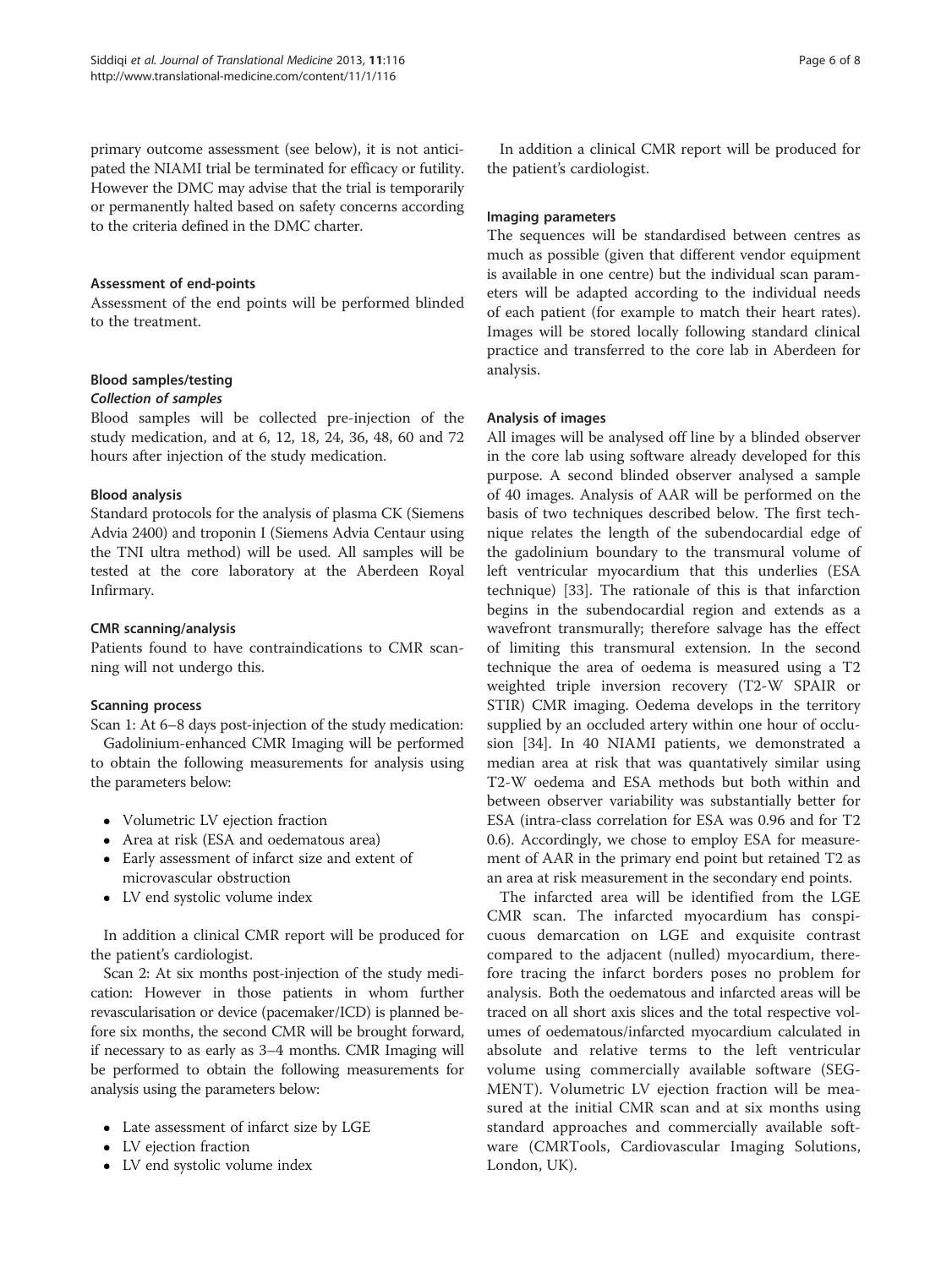#### **Statistics**

#### Proposed sample size

The primary outcome measure in this study will be the infarct size. We will estimate the difference in infarct size between the treatment and intervention group correcting for area at risk (AAR) and diabetic status using an analysis of covariance framework (ANCOVA) to take advantage of the correlation between IS and AAR to reduce sample size. Data from Cook (personal communication) and the Aarhus study [\[14](#page-7-0)] suggest that the AAR in this cohort would be approximately mean 30% (standard deviation 15), and that the IS in the placebo group should be between mean 15% (from Aarhus) to 20% (from Cook) (standard deviation 11). We have chosen the lower of these values because this estimate was from clinical trial data. Data from both these data sets indicate that correlation between AAR and IS is above 0.60. The estimate of treatment effect in the Aarhus study was a reduction of IS from 15% in the control to approximately 9% in the intervention group, a reduction of 6%. This trial proposes more conservative, but still clinically relevant treatment effect size of 4% between the treatment and control group (a standardised effect size of about 0.36).

To explore statistical power and estimate sample size for the trial we used Monte Carlo simulation in Stata 11. (StataCorp. 2009. Stata Statistical Software: Release 11. College Station, TX: StataCorp LP.) A model based the above assumptions was used to simulate 10,000 trial data sets for a variety of sample sizes. The simulated data sets were analysed using ANCOVA to reflect the primary trial analysis. The proportion of simulated trials that return p-values less than 0.05 was then counted to evaluate the power of ANCOVA. A sample size of 150 (75 per group) will provide 90% power to detect a difference of 4% between treatment and control group in IS corrected for AAR. The sample size has been expanded by approximately 30-35% to account for loss of outcome measure due to death, those who decline CMR or are unsuitable for CMR due to renal dysfunction and those in whom the CMR scans are technically inadequate. We therefore plan to recruit 200–210 participants.

#### Statistical analysis

Data will summarised and reported in adherence with CONSORT guidelines. The analysis of the primary outcome (IS) will use a generalised linear model (ANCOVA), with covariates for area at risk, diabetic status and centre. Only participants that have primary outcome data will be included in the analysis, no attempt will be made to impute data for participants that cannot, for whatever reason, contribute CMR data in the primary analysis. We will test the robustness of results to missing data by conducting sensitivity analyses to suit the pattern of missing data that arises. Secondary analyses will be conducted in a similar manner, using models suitable for the outcome. Blood sample outcomes will be analysed by first deriving an area under the curve and then using a similar strategy to the primary outcome. All estimates of effect will be presented with 95% confidence intervals. All analyses will be done in Stata (StataCorp. 2009. Stata Statistical Software: Release 11. College Station, TX: StataCorp LP.)

# Trial oversight committees

## Data Monitoring Committee (DMC)

The DMC includes three independent members, including an independent statistician. The committee will meet regularly to monitor the unblinded trial data and serious adverse events and make recommendations as to any modifications that are required to be made to the protocol or the termination of all or part of the trial.

### Trial Steering Committee (TSC)

The TSC includes three independent members. The committee will meet regularly to provide oversight for the trial.

#### Ethics and regulatory approvals

This protocol and related documents have been reviewed by Scotland A Research Ethics Committee. The study has also received clinical trial authorisation from the Medicines and Healthcare products Regulatory Agency (MHRA) (EudraCT number: 2010-023571-26). Appropriate approvals are in place for the Australian site. The study conforms with the principles of the Declaration of Helsinki and the European Clinical Trials Directive.

#### Strengths and weaknesses of this study

This is the first multi-centre, randomised, placebocontrolled and double-blinded trial of sodium nitrite as a conditioning agent in man. We use a robust method of accurately delineating infarct size and area at risk using CMR imaging techniques alongside the standard use of biomarkers. Due to the risk of methaemoglobinaemia in patients at risk of G6PD deficiency, only those of Northern European descent will be recruited. Further studies need to be conducted in other ethnic groups.

#### Conclusion

Whilst huge strides have been made to reduce myocardial infarct size by timely opening of the infarct related artery, firstly ischemia and subsequently reperfusion itself cause substantial myocardial injury. Effective therapy to reduce this injury is urgently required if we are to make further progress in limiting infarct size, thereby reducing the subsequent development of heart failure. Whilst soundly based on animal studies, this proposal would be the first in man study to investigate whether intravenous infusion of sodium nitrite reduces myocardial infarct size.